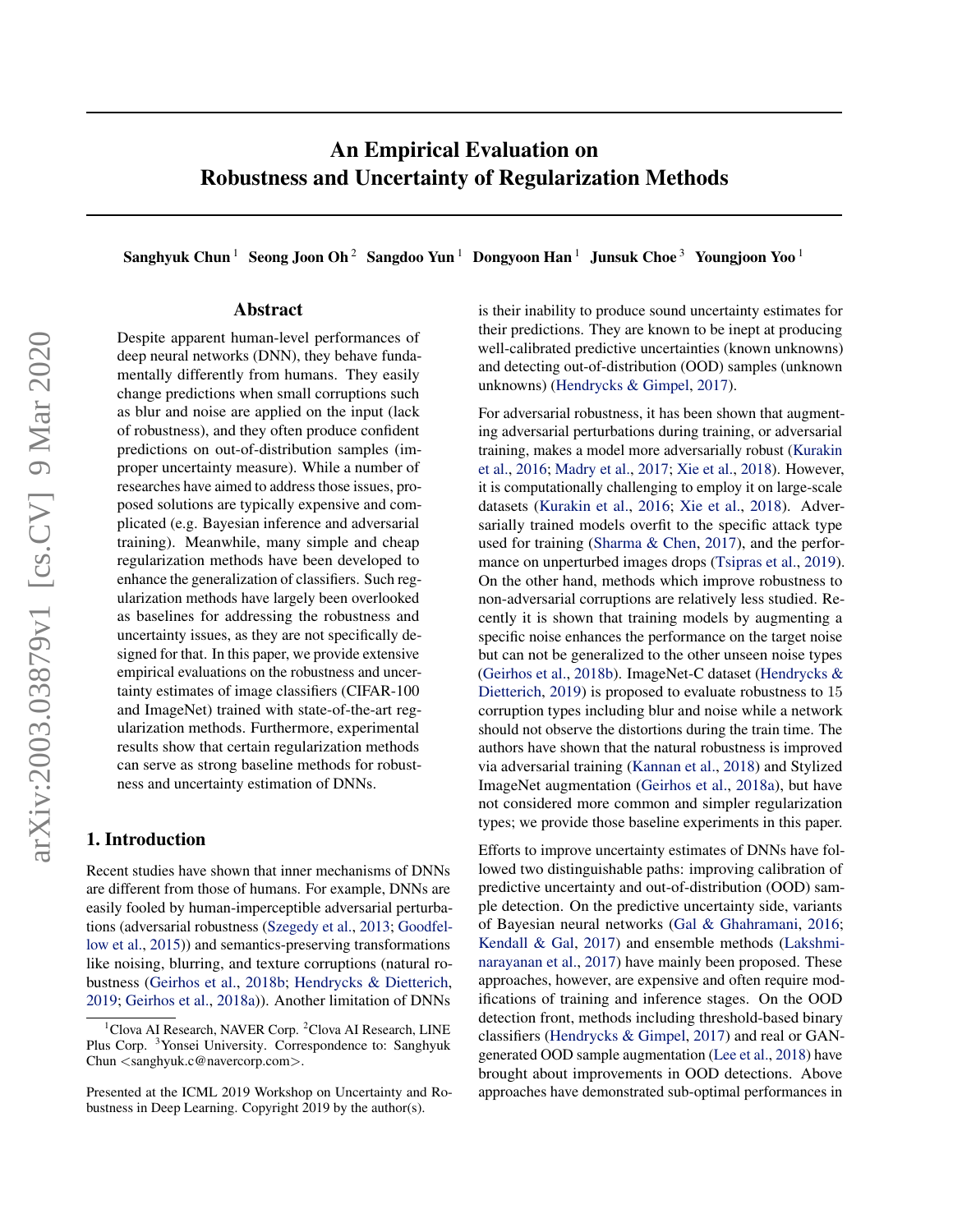our experiments, even compared to simple baselines.

As an independent line of research, many regularization techniques have been proposed to improve the generalization of DNN classifiers. For example, Batch Normalization (BN) [\(Ioffe & Szegedy,](#page-5-0) [2015\)](#page-5-0) and data augmentation strategies such as random crop and random flip [\(Krizhevsky](#page-6-0) [et al.,](#page-6-0) [2012;](#page-6-0) [Szegedy et al.,](#page-6-0) [2016a\)](#page-6-0) have become standard design choices for deep models. Despite their simplicity and efficiency, the effects of state-of-the-art regularization techniques such as label smoothing [\(Szegedy et al.,](#page-6-0) [2016b\)](#page-6-0), MixUp [\(Zhang et al.,](#page-6-0) [2017\)](#page-6-0) and CutMix [\(Yun et al.,](#page-6-0) [2019\)](#page-6-0) on the robustness and the uncertainty of deep models are still rarely investigated. A few works have shown indeed the effects of a few regularization techniques on DNN robustness [\(Zhang et al.,](#page-6-0) [2017;](#page-6-0) [Kannan et al.,](#page-5-0) [2018;](#page-5-0) [Yun et al.,](#page-6-0) [2019\)](#page-6-0), but we provide a more extensive analysis with both robustness and uncertainty perspectives.

We empirically evaluate state-of-the-art regularization techniques and show that they improve the classification, robustness, and uncertainty estimates for large-scale classifiers at marginal additional costs. We argue that certain regularization techniques must be considered as strong baselines for future researches in robustness and uncertainty of DNNs.

## 2. Revisiting Regularization Methods

In this section, we revisit several regularization methods including the state-of-the-art regularization methods used in our experiments.

Input augmentation: With proper data augmentation methods, a model can generalize better to the unseen samples. For example, random cropping and flipping are widely used to improve classification performances [\(Krizhevsky](#page-6-0) [et al.,](#page-6-0) [2012;](#page-6-0) [Szegedy et al.,](#page-6-0) [2016a;](#page-6-0) [Huang et al.,](#page-5-0) [2017\)](#page-5-0). However, it is not always straightforward to distinguish augmentation types that improves the generalizability. For example, adversarial samples, geometric transformations, and pixel inversion are rarely helpful for improving classification performances [\(Tsipras et al.,](#page-6-0) [2019;](#page-6-0) [Cubuk et al.,](#page-5-0) [2018\)](#page-5-0). One of the most effective augmentation methods is Mixup [\(Zhang et al.,](#page-6-0) [2017\)](#page-6-0) which generates the in-between class samples by the pixel level interpolation. Another example of data augmentation is Cutout which erases pixels in a region sampled at random [\(DeVries & Taylor,](#page-5-0) [2017;](#page-5-0) [Zhong et al.,](#page-6-0) [2017\)](#page-6-0). Recently proposed CutMix fills the pixels from other images instead of erasing pixels [\(Yun et al.,](#page-6-0) [2019\)](#page-6-0). While being simple and efficient, Mixup, Cutout and CutMix have shown significant improvements in classification performance. We consider their contribution to robustness and uncertainty estimates in our experiments.

Label perturbation: Deep models often suffer from overconfident predictions; they often produce predictions with

high confidence even on random Gaussian noise input [\(Hendrycks & Gimpel,](#page-5-0) [2017\)](#page-5-0). One straightforward way to mitigate the issue is to penalize over-confident predictions by perturbing the target  $y$ . For example, label smoothing [\(Szegedy et al.,](#page-6-0) [2016b\)](#page-6-0) changes ground-truth label to a smoothed distribution whose probability of non-targeted labels are  $\alpha/K$ , where  $\alpha$  is a smoothing parameter whose default value is often  $0.1$  and  $K$  is the number of classes. By smoothing target predictions, models learn to regularize overconfident predictions. Another examples are Mixup [\(Zhang et al.,](#page-6-0) [2017\)](#page-6-0) and CutMix [\(Yun et al.,](#page-6-0) [2019\)](#page-6-0) which blend two one-hot labels into one smooth label by the mix ratio. Label smoothing is also known to offer a modest amount of robustness to adversarial perturbations [\(Kannan](#page-5-0) [et al.,](#page-5-0) [2018\)](#page-5-0). It is thus widely used in adversarial training to achieve better adversarial robustness. We consider label smoothing as one of the axes for our investigation.

Other strategies for deep networks: Many researches have achieved more stable convergence and better generalization performance via weight regularization (weight decay) or feature-level manipulations like dropout [\(Srivastava](#page-6-0) [et al.,](#page-6-0) [2014\)](#page-6-0) and Batch Normalization [\(Ioffe & Szegedy,](#page-5-0) [2015\)](#page-5-0). Recently, randomly adding noises on intermediate features [\(Ghiasi et al.,](#page-5-0) [2018;](#page-5-0) [Gastaldi,](#page-5-0) [2017;](#page-5-0) [Huang et al.,](#page-5-0) [2016;](#page-5-0) [Yamada et al.,](#page-6-0) [2018\)](#page-6-0), or adding extra paths to the model [\(Hu et al.,](#page-5-0) [2017;](#page-5-0) [2018\)](#page-5-0) have been proposed. We present robustness and uncertainty experiments on a selection of above regularization techniques.

# 3. Benchmarks for Robustness and Uncertainty Estimation

In this section, we describe the settings for the benchmarks used in our experiments. We tested four benchmarks: robustness to adversarial attacks, robustness to natural corruptions, robustness to occlusions, confidence calibration error, and out-of-distribution detection.

To evaluate adversarial robustness, we use FGSM [\(Good](#page-5-0)[fellow et al.,](#page-5-0) [2015\)](#page-5-0) with  $\epsilon = 8/255$ . Note that our baseline regularization methods cannot provide a provable defense to the adversarial attacks while adversarial training and ALP could mitigate the effect of the adversarial attacks.

For evaluating robustness against natural corruptions, we employ naturally corrupted ImageNet (ImageNet-C) proposed by [\(Hendrycks & Dietterich,](#page-5-0) [2019\)](#page-5-0). In ImageNet-C, there are 15 transforms categorized into "noise", "blur", "weather", and "digital" with five severities. For CIFAR-100 experiments, we create corrupted CIFAR-100 (CIFAR-100- C) using 75 transforms proposed in ImageNet-C. We report the average accuracy over all 75 transforms.

In occlusion robustness benchmarks, we generate occluded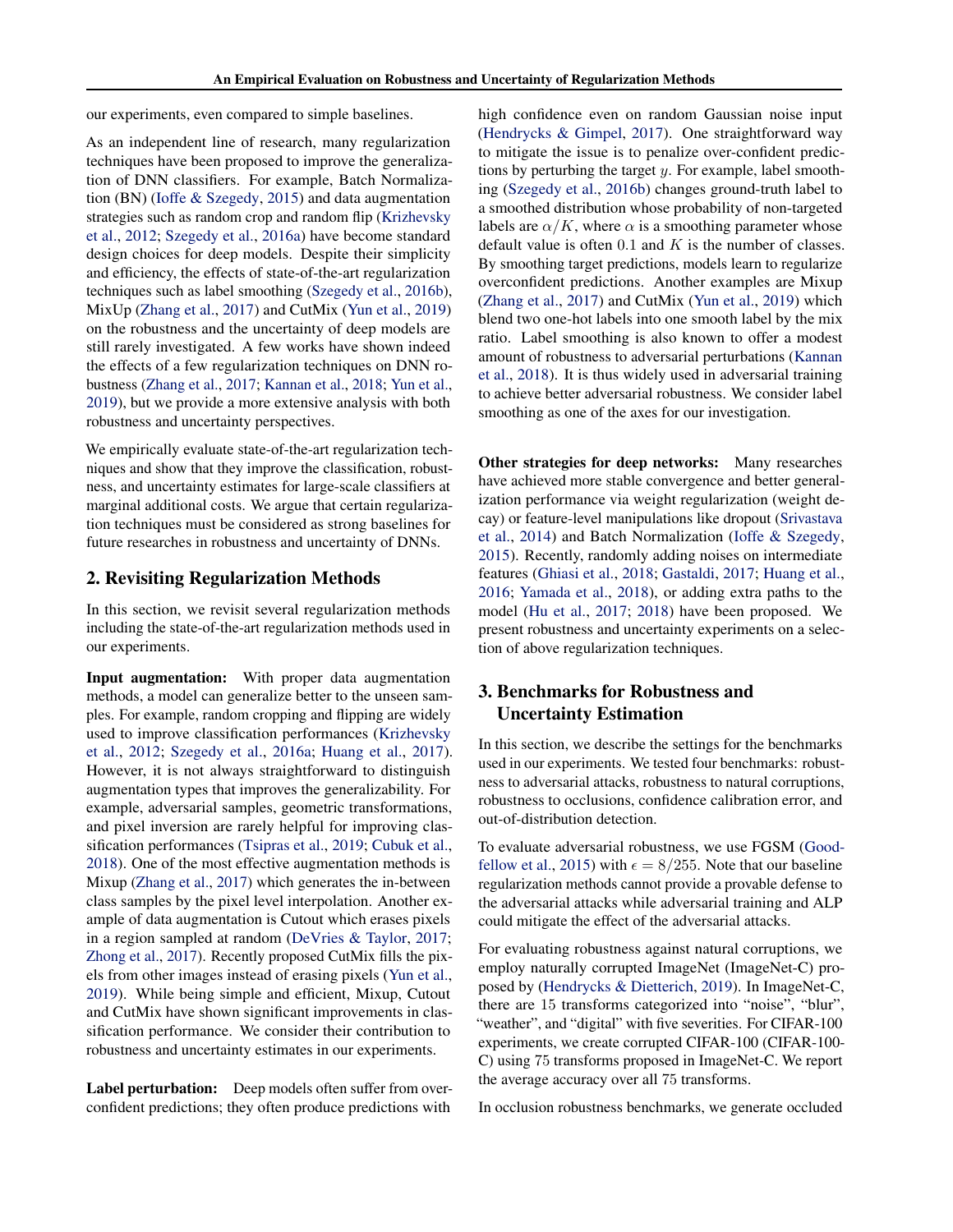<span id="page-2-0"></span>

| Table 1. CIFAR-100 classification, robustness to adversarial and non-adversarial noises, and uncertainty benchmark results. For non- |
|--------------------------------------------------------------------------------------------------------------------------------------|
| adversarial corruptions, we report top-1 error in CIFAR-100-C dataset and top-1 error in occluded CIFAR-100 test samples. We report  |
| out-of-distribution (OOD) detection errors averaged over seven OOD datasets. We fix the base architecture as PyramidNet-200 with     |
| $\alpha = 240$ . LS stands for label smoothing. Lower is better for all reported numbers and all values are percentage.              |

|                                  |                          | Classification   |             | Robustness     |            | Uncertainty      |                |
|----------------------------------|--------------------------|------------------|-------------|----------------|------------|------------------|----------------|
|                                  |                          | <b>CIFAR-100</b> | <b>FGSM</b> | <b>CIFAR-C</b> | Occlusion  | Expected         | <b>OOD</b>     |
| Method                           | LS                       | Top-1 Err.       | Top-1 Err.  | Top-1 Err.     | Top-1 Err. | Calibration Err. | Detection Err. |
| Baseline                         |                          | 16.45            | 84.20       | 45.11          | 72.19      | 8.00             | 18.05          |
|                                  |                          | 16.73            | 82.82       | 46.50          | 74.40      | 2.51             | 17.59          |
| ShakeDrop                        |                          | 15.08            | 77.91       | 44.37          | 78.69      | 8.01             | 19.76          |
|                                  |                          | 15.05            | 63.09       | 43.74          | 82.22      | 2.53             | 25.59          |
| Cutout                           |                          | 16.53            | 91.07       | 51.65          | 27.00      | 7.67             | 28.73          |
|                                  |                          | 15.61            | 77.77       | 48.74          | 27.03      | 4.24             | 17.92          |
| Cutout + ShakeDrop               |                          | 15.91            | 88.66       | 50.00          | 26.19      | 6.63             | 19.55          |
|                                  |                          | 13.49            | 69.59       | 43.86          | 26.33      | 1.45             | 18.40          |
| Mixup                            |                          | 15.63            | 63.85       | 42.81          | 56.80      | 7.89             | 39.09          |
|                                  |                          | 15.91            | 55.84       | 42.20          | 57.60      | 15.20            | 28.56          |
| $Mixup + ShakespeareDrop$        |                          | 14.91            | 61.91       | 40.60          | 57.07      | 7.28             | 22.92          |
|                                  |                          | 14.79            | 56.32       | 40.32          | 56.76      | 15.85            | 18.54          |
| CutMix                           |                          | 14.23            | 88.88       | 49.83          | 32.16      | 4.92             | 10.95          |
|                                  |                          | 15.55            | 74.00       | 51.01          | 35.68      | 7.91             | 13.56          |
| CutMix + ShakeDrop               |                          | 13.81            | 70.75       | 43.36          | 35.83      | 2.46             | 19.82          |
|                                  |                          | 13.83            | 62.72       | 44.99          | 34.96      | 5.26             | 18.89          |
| <b>Adversarial Logit Pairing</b> | $\checkmark$             | 24.75            | 51.32       | 50.04          | 92.27      | 6.67             | 21.57          |
| <b>Adversarial Training</b>      |                          | 26.85            | 51.80       | 51.85          | 93.59      | 8.71             | 28.06          |
| w/o Random Crop & Flip           | $\overline{\phantom{0}}$ | 21.83            | 90.63       | 48.71          | 77.46      | 7.99             | 26.91          |
| <b>Add Gaussian Noise</b>        |                          | 19.49            | 85.08       | 42.01          | 73.23      | 9.79             | 25.16          |
| <b>OOD</b> augment (SVHN)        |                          | 38.80            | 97.35       | 67.03          | 79.13      | 46.37            | 43.53          |
| OOD augment (GAN)                |                          | 34.78            | 94.65       | 57.09          | 85.30      | 38.22            | 33.35          |

samples by filling zeros (black pixels) over a square at the image center whose side length is half the image width; i.e., 16 for CIFAR-100 and 112 for ImageNet.

To show how the methods affect the confidence of predictions, we evaluate the expected calibration error [\(Guo et al.,](#page-5-0) [2017\)](#page-5-0). We view a classification system as a probabilistic confidence estimator whose confidence is a measurement of the trustworthy estimation. The bin size is set to 20. We refer [\(Guo et al.,](#page-5-0) [2017\)](#page-5-0) for further details of the evaluation.

Finally, we have tested the baseline OOD detection performance of each model. We have used the thresholdbased detector proposed in [\(Hendrycks & Gimpel,](#page-5-0) [2017\)](#page-5-0). Seven datasets used in [\(Liang et al.,](#page-6-0) [2018\)](#page-6-0) were considered: cropped Tiny ImageNet, resized Tiny ImageNet, cropped LSUN [\(Yu et al.,](#page-6-0) [2015\)](#page-6-0), resized LSUN, iSUN, Gaussian noise, and Uniform noise. We report the average detection error over the seven datasets.

#### 4. Main Results

#### 4.1. Training Settings

We first describe the settings for training models used in the robustness and the uncertainty benchmarks. To ensure the effectiveness of each regularization methods, we employ a powerful baseline, PyramidNet-200 [\(Han et al.,](#page-5-0) [2017\)](#page-5-0) and ResNet-50 [\(He et al.,](#page-5-0) [2016\)](#page-5-0) for CIFAR-100 and ImageNet experiments, respectively.

We consider the state-of-the-art regularization methods of Cutout [\(DeVries & Taylor,](#page-5-0) [2017\)](#page-5-0), Mixup [\(Zhang et al.,](#page-6-0) [2017\)](#page-6-0), CutMix [\(Yun et al.,](#page-6-0) [2019\)](#page-6-0), label smoothing [\(Szegedy](#page-6-0) [et al.,](#page-6-0) [2016b\)](#page-6-0), ShakeDrop [\(Yamada et al.,](#page-6-0) [2018\)](#page-6-0), and their combinations for experiments. We optimize the models with the SGD with momentum. We set the batch size to 64 and training epochs to 300. The learning rate is initially set to 0.25 and is decayed by the factor of  $1/10$  at  $150<sup>th</sup>$  and  $225<sup>th</sup>$  epochs. We also employ random crop and random flip augmentations for all methods, unless specified otherwise.

For the comparison methods for adversarial robustness, we train the baseline model with adversarial training [\(Kurakin](#page-6-0) [et al.,](#page-6-0) [2016;](#page-6-0) [Madry et al.,](#page-6-0) [2017\)](#page-6-0) and adversarial logit paring (ALP) [\(Kannan et al.,](#page-5-0) [2018\)](#page-5-0). We use Fast Gradient Sign Method (FGSM) [\(Goodfellow et al.,](#page-5-0) [2015\)](#page-5-0) with  $\epsilon = 8/255$ as the threat model. All the results are evaluated with applying label smoothing to achieve better performances. We mix the clean and adversarial samples with the same ratio as proposed in [\(Kurakin et al.,](#page-6-0) [2016\)](#page-6-0). The optimizer for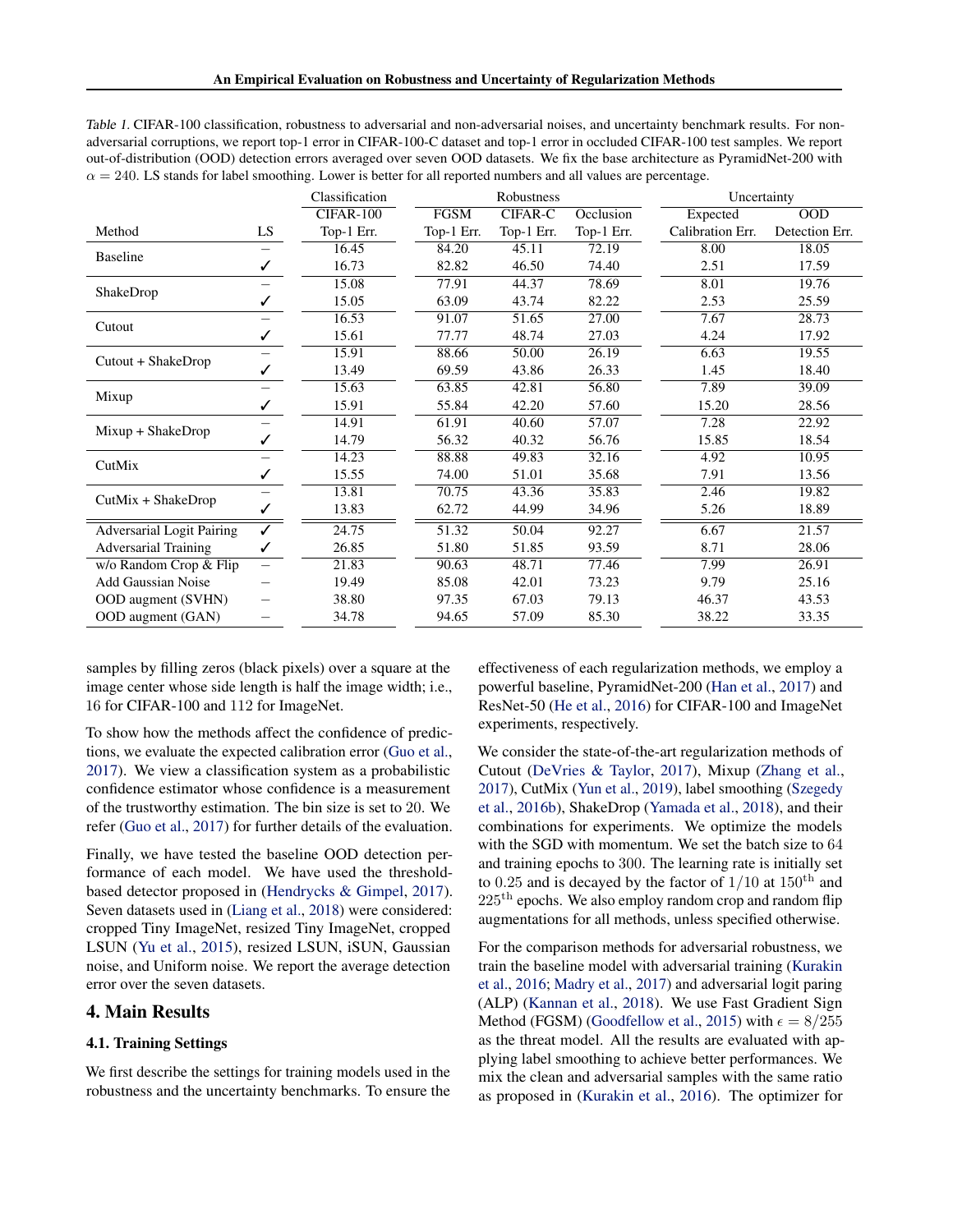An Empirical Evaluation on Robustness and Uncertainty of Regularization Methods

| Methods                          | CIFAR-100  | FGSM       | Occlusion    | CIFAR-C | <b>Noise</b> | Blur       | Weather    | Digital    |
|----------------------------------|------------|------------|--------------|---------|--------------|------------|------------|------------|
|                                  | Top-1 Err. | Top-1 Err. | Top-1 Err.   | mCE     | Top-1 Err.   | Top-1 Err. | Top-1 Err. | Top-1 Err. |
| <b>Baseline</b>                  | 16.45      | 84.20      | 72.19        | 45.11   | 74.62        | 46.77      | 30.66      | 38.65      |
| <b>Adversarial Logit Pairing</b> | 24.75      | 51.32      | 92.27        | 50.04   | 69.94        | 51.75      | 40.62      | 44.70      |
| Cutout                           | 16.53      | 91.07      | <b>27.00</b> | 51.65   | 89.77        | 51.40      | 34.24      | 43.20      |
| <b>Add Gaussian Noise</b>        | 19.49      | 85.08      | 73.23        | 42.01   | 54.63        | 48.42      | 31.54      | 38.48      |

<span id="page-3-0"></span>Table 2. Comparison of noise augmentations on robustness to various noises. Noise, blur, weather and digital are a subset of CIFAR-C.

Table 3. Comparison of well-regularized networks and baseline methods to improve robustness and uncertainty. SD stands for ShakeDrop.

|                                  | CIFAR-100  | <b>FGSM</b> | CIFAR-C   | Occlusion  | Expected         | 00D            |
|----------------------------------|------------|-------------|-----------|------------|------------------|----------------|
| Method                           | Top-1 Err. | Top-1 Err.  | Top-1 Err | Top-1 Err. | Calibration Err. | Detection Err. |
| <b>Baseline</b>                  | 16.45      | 84.20       | 45.11     | 72.19      | 8.00             | 18.05          |
| $Cutout + SD + LS$               | 13.49      | 69.59       | 43.86     | 26.33      | 1.45             | 18.40          |
| $Mixup + SD + LS$                | 14.79      | 56.32       | 40.32     | 56.76      | 15.85            | 18.54          |
| $CutMix + SD + LS$               | 13.83      | 62.72       | 44.99     | 34.96      | 5.26             | 18.89          |
| <b>Adversarial Logit Pairing</b> | 24.75      | 51.32       | 50.04     | 92.27      | 6.67             | 21.57          |
| <b>Add Gaussian Noise</b>        | 19.49      | 85.08       | 42.01     | 73.23      | 9.79             | 25.16          |
| <b>OOD</b> augment (SVHN)        | 38.80      | 97.35       | 67.03     | 79.13      | 46.37            | 43.53          |
| <b>OOD</b> augment (GAN)         | 34.78      | 94.65       | 57.09     | 85.30      | 38.22            | 33.35          |

adversarial training is ADAM [\(Kingma & Ba,](#page-6-0) [2014\)](#page-6-0).

As the baseline method for CIFAR-C, we consider Gaussian noise augmentation; the same type of perturbation taken from the CIFAR-C dataset [\(Hendrycks & Dietterich,](#page-5-0) [2019\)](#page-5-0). For out-of-distribution (OOD) detection baseline, we augment OOD samples and the target labels to be the uniform label as proposed in [\(Lee et al.,](#page-6-0) [2018\)](#page-6-0). We augment two types of OOD samples used in [\(Lee et al.,](#page-6-0) [2018\)](#page-6-0): Street View House Numbers (SVHN) dataset and generated samples by GAN. In our experiments, we use WGAN-GP [\(Gulrajani](#page-5-0) [et al.,](#page-5-0) [2017\)](#page-5-0) instead of DC-GAN [\(Radford et al.,](#page-6-0) [2015\)](#page-6-0).

All the experiments are done with NAVER Smart Machine Learening (NSML) [\(Sung et al.,](#page-6-0) [2017;](#page-6-0) [Kim et al.,](#page-5-0) [2018\)](#page-5-0).

#### 4.2. CIFAR-100 Results

In this section, we evaluate the effects of the state-of-theart regularization techniques on the various robustness and uncertainty benchmarks on CIFAR-100. We show that wellregularized models are powerful baselines.

In Table [1,](#page-2-0) we report classification, adversarial and natural robustness, and uncertainty measure evaluations. Classification performances are measured on CIFAR-100 test set; adversarial robustness is measured against the FGSM [\(Good](#page-5-0)[fellow et al.,](#page-5-0) [2015\)](#page-5-0) attack on CIFAR-100; natural robustness is measured on CIFAR-C [\(Hendrycks & Dietterich,](#page-5-0) [2019\)](#page-5-0). Uncertainty qualities are measured in terms of expected calibration error [\(Guo et al.,](#page-5-0) [2017\)](#page-5-0) and OOD detection error rates [\(Hendrycks & Gimpel,](#page-5-0) [2017\)](#page-5-0). We report the OOD detection errors at method-specific optimal thresholds.

Here we analyze the following questions from Table [1.](#page-2-0)

*Can data augmentation improve robustness against various*

*perturbations at once?* Data augmentation is a straightforward solution to improve robustness against specific type of noise, e.g., adversarial perturbation, Gaussian noise, and occlusion. In Table 2, we have observed that different type of augmentation methods improve robustness against the target noise. For example, ALP improves adversarial robustness but it fails to improve robustness against occlusion and other natural corruptions. Similarly, in Table 2, Cutout is only method that improves occlusion robustness among the other augmentation methods. However, Cutout degrades other types of robustness, such as adversarial robustness, compare to the baseline. By adding Gaussian noise to the input, robustness to the common corruptions is enhanced, especially for the "noise". In summary, we have observed that it would be difficult to improve the robustness against various type of corruptions at once. A similar phenomenon was also observed by [\(Geirhos et al.,](#page-5-0) [2018b\)](#page-5-0).



Figure 1. Average top-1 prediction probability by models trained with state-of-the-art regularization methods. Models with label smoothing (LS) produce less confident predictions.

*Can label smoothing help adversarial robustness and uncertainty estimates?* In our experiments, adding label smoothing (LS) alone does not generally improve classification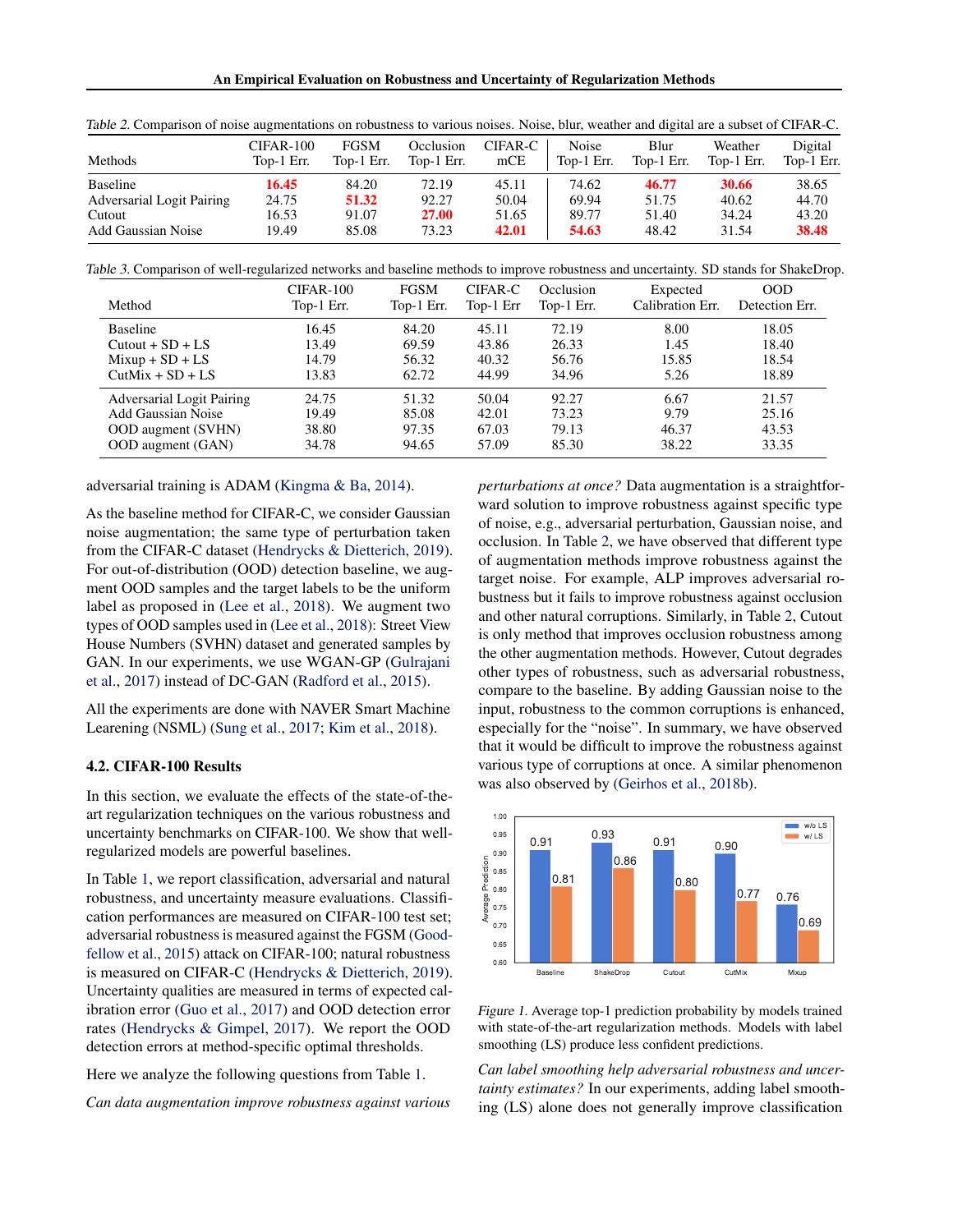|                    | Average | Clean | <b>FGSM</b> | Occ.  | <b>Noise</b> | Blur  | Weather | Digital | mCE   |
|--------------------|---------|-------|-------------|-------|--------------|-------|---------|---------|-------|
| <b>Baseline</b>    | 67.43   | 23.68 | 91.85       | 46.01 | 78.58        | 86.63 | 64.99   | 80.24   | 77.55 |
| Label Smoothing    | 62.67   | 22.31 | 73.60       | 44.35 | 77.08        | 82.30 | 61.72   | 77.33   | 74.44 |
| ShakeDrop          | 64.57   | 22.03 | 87.19       | 42.98 | 76.13        | 83.42 | 61.56   | 78.69   | 74.87 |
| $ShakeDrop + LS$   | 61.45   | 21.92 | 72.65       | 42.85 | 74.47        | 82.15 | 60.47   | 75.67   | 73.10 |
| Cutout             | 64.81   | 22.93 | 88.50       | 29.72 | 79.94        | 85.37 | 65.34   | 81.87   | 78.01 |
| $Cutout + LS$      | 61.90   | 22.02 | 75.24       | 29.08 | 79.80        | 84.51 | 62.72   | 79.93   | 76.54 |
| Mixup              | 61.46   | 22.58 | 75.60       | 44.20 | 73.09        | 81.49 | 58.83   | 74.42   | 71.88 |
| $Mixup + LS$       | 58.54   | 22.41 | 69.43       | 42.31 | 65.36        | 82.95 | 53.37   | 73.94   | 69.14 |
| CutMix             | 62.08   | 21.60 | 69.04       | 30.09 | 80.88        | 84.87 | 64.11   | 83.95   | 78.29 |
| $CutMix + LS$      | 61.02   | 21.87 | 67.41       | 31.51 | 77.01        | 84.61 | 63.13   | 81.56   | 76.55 |
| $CutMix + SD$      | 61.75   | 21.60 | 80.00       | 31.28 | 77.06        | 84.18 | 61.04   | 77.07   | 74.69 |
| $CutMix + SD + LS$ | 60.96   | 21.90 | 68.65       | 31.62 | 76.04        | 84.53 | 62.82   | 81.16   | 76.14 |

Table 4. Top-1 errors of considered regularization tehcniques on various test-time perturbations. We report the average Top-1 error among clean images, FGSM attacked images, occluded images, and naturally corrupted images (ImageNet-C). Finally, we report mCE (mean corruption error) normalized by AlexNet. SD and LS stand for ShakeDrop and label smoothing, respectively.

accuracies. Surprisingly, however, we observe that LS improves robustness against adversarial perturbation, calibration error, and OOD detection performance (Table [1\)](#page-2-0). For example, by adding LS, Cutout + ShakeDrop achieves 13.49% classification top-1 error and FGSM top-1 error 69.59% where performances without LS are 15.91% and 88.66% for classification and adversarial robustness respectively. We believe that it is because a model trained with LS produces low confident predictions in general (Figure [1\)](#page-3-0). In particular, LS shows impressive improvements in the expected calibration error, except for Mixup and CutMix families. We believe the result is due to the fact that Mixup and CutMix already contain the label mixing stage that already lowers the prediction confidences; further adding label smoothing makes the overall confidences too low.

*Can well-regularized models be a powerful baseline for the robustness and uncertainty estimations?* In Table [3,](#page-3-0) we have observed that our well-regularized models such as Cutout + ShakeDrop + label smoothing, Mixup + ShakeDrop + label smoothing, and CutMix + ShakeDrop outperform methods targeted for improved robustness and uncertainty estimations (ALP and OOD augmentations) in many evaluation metrics. For example, ALP model shows occlusion top-1 error 92.27% while Cutout and CutMix based models show 26.33% and 34.96% top-1 error respectively. It is notable that OOD augmentations are not effective for CIFAR-100 tasks, while they have been shown to be effective for toy datasets like SVHN and CIFAR-10 [\(Lee et al.,](#page-6-0) [2018\)](#page-6-0).

#### 4.3. ImageNet Experiments

In this section, we report experimental results on ImageNet. We use ResNet-50 [\(He et al.,](#page-5-0) [2016\)](#page-5-0) as the baseline model and train the models with same training scheme as used in [\(Yun et al.,](#page-6-0) [2019\)](#page-6-0). We only evaluate robustness benchmarks, i.e., adversarial robustness against FGSM, natural robustness against ImageNet-C, and robustness to occlusion.

In Table 4, we report the top-1 error on clean images, attacked images, occluded images, naturally corrupted images (subsets of ImageNet-C), and their average. Also we report the mCE (mean corrupted error) normalized by AlexNet [\(Krizhevsky et al.,](#page-6-0) [2012\)](#page-6-0) which is proposed in [\(Hendrycks](#page-5-0) [& Dietterich,](#page-5-0) [2019\)](#page-5-0).

As we observed in CIFAR-100 experiments, regularized models provide better overall performances. For example, CutMix achieves 62.08% average error alone but adding ShakeDrop and LS improves average error to 60.96%. Table 4 also shows that label smoothing is still effective in improving the robustness of the models in ImageNet experiments. Mixup helps robustness against common corruptions; CutMix shows better classification performance, adversarial robustness, and occlusion robustness.

Interestingly, in our experiments, Mixup + label smoothing achieves the state-of-the-art performance on ImageNet-C mCE of 69.14% where current best model is stylized-ImageNet trained model [\(Geirhos et al.,](#page-5-0) [2018a\)](#page-5-0) with mCE of 69.3%. Note that stylized-ImageNet requires heavy precomputations to generate the stylized images, and requires additional fine-tuning on ImageNet data.

Methods used in our experiments improve the overall robustness and uncertainty performances at negligible additional costs. We believe that well-regularized models should be considered as powerful baselines for the robustness and the uncertainty estimation benchmarks.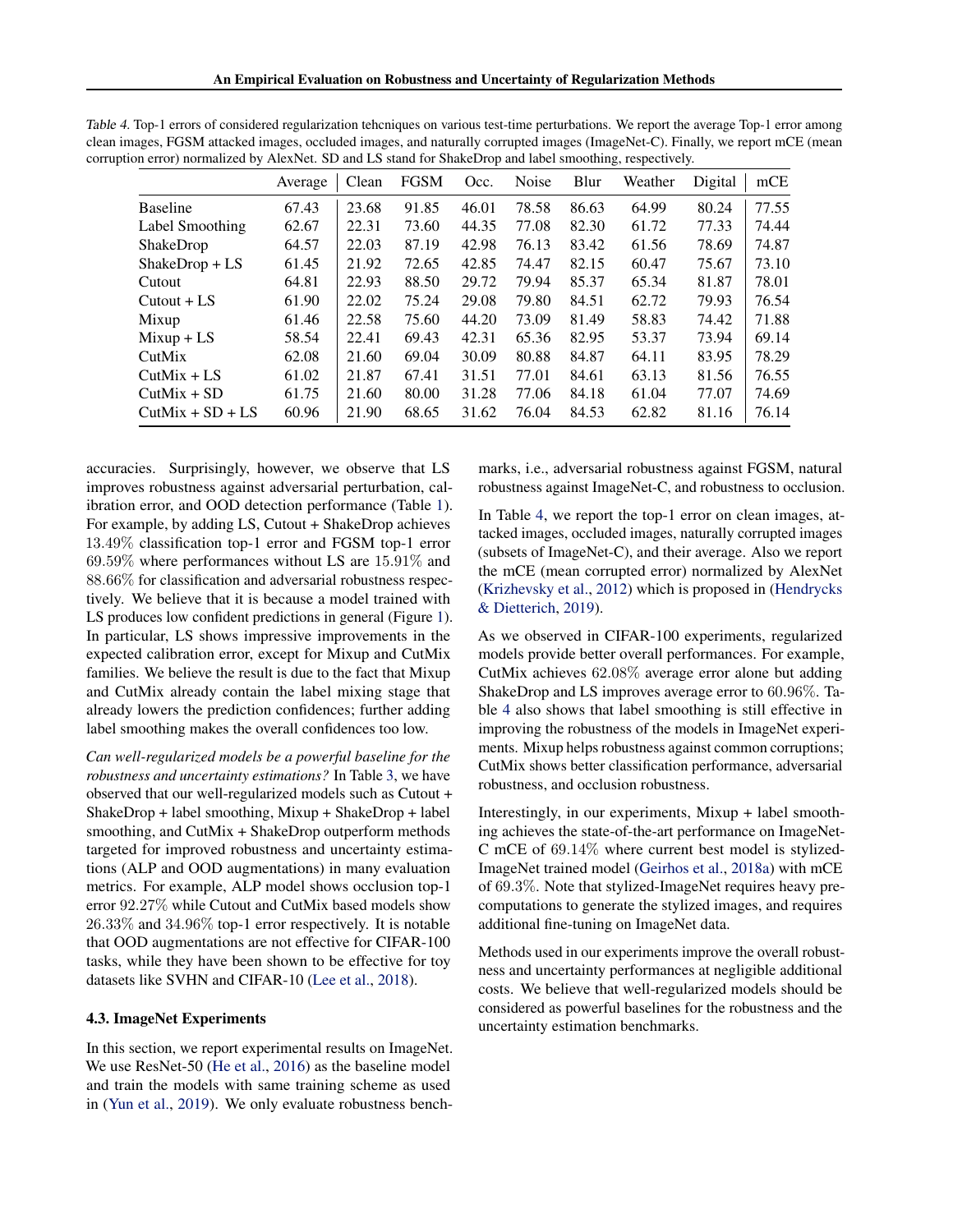## <span id="page-5-0"></span>5. Conclusion

In this paper, we have empirically compared the robustness and uncertainty estimates of state-of-the-art regularization methods against prior methods specifically designed for such aspects. We have observed that methods proposed to solve the specific problem are only effective on their targeted task. For example, adversarial training only improves adversarial robustness while it degrades classification performance, robustness against common corruptions and occlusion, and uncertainty estimates. On the other hand, good combinations of simple and cheap regularization techniques improve overall robustness and uncertainty estimation performances, and even surpass specialized methods in certain uncertainty and robustness tasks. We believe that well-regularized models have largely been overlooked in robustness and uncertainty studies, and that they should be considered as powerful baselines in future works.

## References

- Cubuk, E. D., Zoph, B., Mane, D., Vasudevan, V., and Le, Q. V. Autoaugment: Learning augmentation policies from data. *arXiv preprint arXiv:1805.09501*, 2018.
- DeVries, T. and Taylor, G. W. Improved regularization of convolutional neural networks with cutout. *arXiv preprint arXiv:1708.04552*, 2017.
- Gal, Y. and Ghahramani, Z. Dropout as a bayesian approximation: Representing model uncertainty in deep learning. In *international conference on machine learning*, pp. 1050–1059, 2016.
- Gastaldi, X. Shake-shake regularization. In *arXiv:1705.07485*, 2017.
- Geirhos, R., Rubisch, P., Michaelis, C., Bethge, M., Wichmann, F. A., and Brendel, W. Imagenet-trained cnns are biased towards texture; increasing shape bias improves accuracy and robustness. *arXiv preprint arXiv:1811.12231*, 2018a.
- Geirhos, R., Temme, C. R., Rauber, J., Schütt, H. H., Bethge, M., and Wichmann, F. A. Generalisation in humans and deep neural networks. In *Advances in Neural Information Processing Systems*, pp. 7538–7550, 2018b.
- Ghiasi, G., Lin, T.-Y., and Le, Q. V. Dropblock: A regularization method for convolutional networks. In *Advances in Neural Information Processing Systems*, pp. 10750– 10760, 2018.
- Goodfellow, I. J., Shlens, J., and Szegedy, C. Explaining and harnessing adversarial examples. In *International Conference on Learning Representations*, 2015.
- Gulrajani, I., Ahmed, F., Arjovsky, M., Dumoulin, V., and Courville, A. C. Improved training of wasserstein gans. In *Advances in Neural Information Processing Systems*, pp. 5767–5777, 2017.
- Guo, C., Pleiss, G., Sun, Y., and Weinberger, K. Q. On calibration of modern neural networks. In *Proceedings of the 34th International Conference on Machine Learning-Volume 70*, pp. 1321–1330. JMLR. org, 2017.
- Han, D., Kim, J., and Kim, J. Deep pyramidal residual networks. In *CVPR*, 2017.
- He, K., Zhang, X., Ren, S., and Sun, J. Deep residual learning for image recognition. In *CVPR*, 2016.
- Hendrycks, D. and Dietterich, T. Benchmarking neural network robustness to common corruptions and perturbations. In *International Conference on Learning Representations*, 2019. URL [https://openreview.net/](https://openreview.net/forum?id=HJz6tiCqYm) [forum?id=HJz6tiCqYm](https://openreview.net/forum?id=HJz6tiCqYm).
- Hendrycks, D. and Gimpel, K. A baseline for detecting misclassified and out-of-distribution examples in neural networks. In *International Conference on Learning Representations*, 2017.
- Hu, J., Shen, L., and Sun, G. Squeeze-and-excitation networks. In *arXiv:1709.01507*, 2017.
- Hu, J., Shen, L., Albanie, S., Sun, G., and Vedaldi, A. Gather-excite: Exploiting feature context in convolutional neural networks. In *Advances in Neural Information Processing Systems*, pp. 9423–9433, 2018.
- Huang, G., Sun, Y., Liu, Z., Sedra, D., and Weinberger, K. Deep networks with stochastic depth. In *ECCV*, 2016.
- Huang, G., Liu, Z., and Weinberger, K. Q. Densely connected convolutional networks. In *CVPR*, 2017.
- Ioffe, S. and Szegedy, C. Batch normalization: Accelerating deep network training by reducing internal covariate shift. In *ICML*, 2015.
- Kannan, H., Kurakin, A., and Goodfellow, I. Adversarial logit pairing. *arXiv preprint arXiv:1803.06373*, 2018.
- Kendall, A. and Gal, Y. What uncertainties do we need in bayesian deep learning for computer vision? In Guyon, I., Luxburg, U. V., Bengio, S., Wallach, H., Fergus, R., Vishwanathan, S., and Garnett, R. (eds.), *Advances in Neural Information Processing Systems 30*, pp. 5574– 5584. Curran Associates, Inc., 2017.
- Kim, H., Kim, M., Seo, D., Kim, J., Park, H., Park, S., Jo, H., Kim, K., Yang, Y., Kim, Y., et al. NSML: Meet the mlaas platform with a real-world case study. *arXiv preprint arXiv:1810.09957*, 2018.